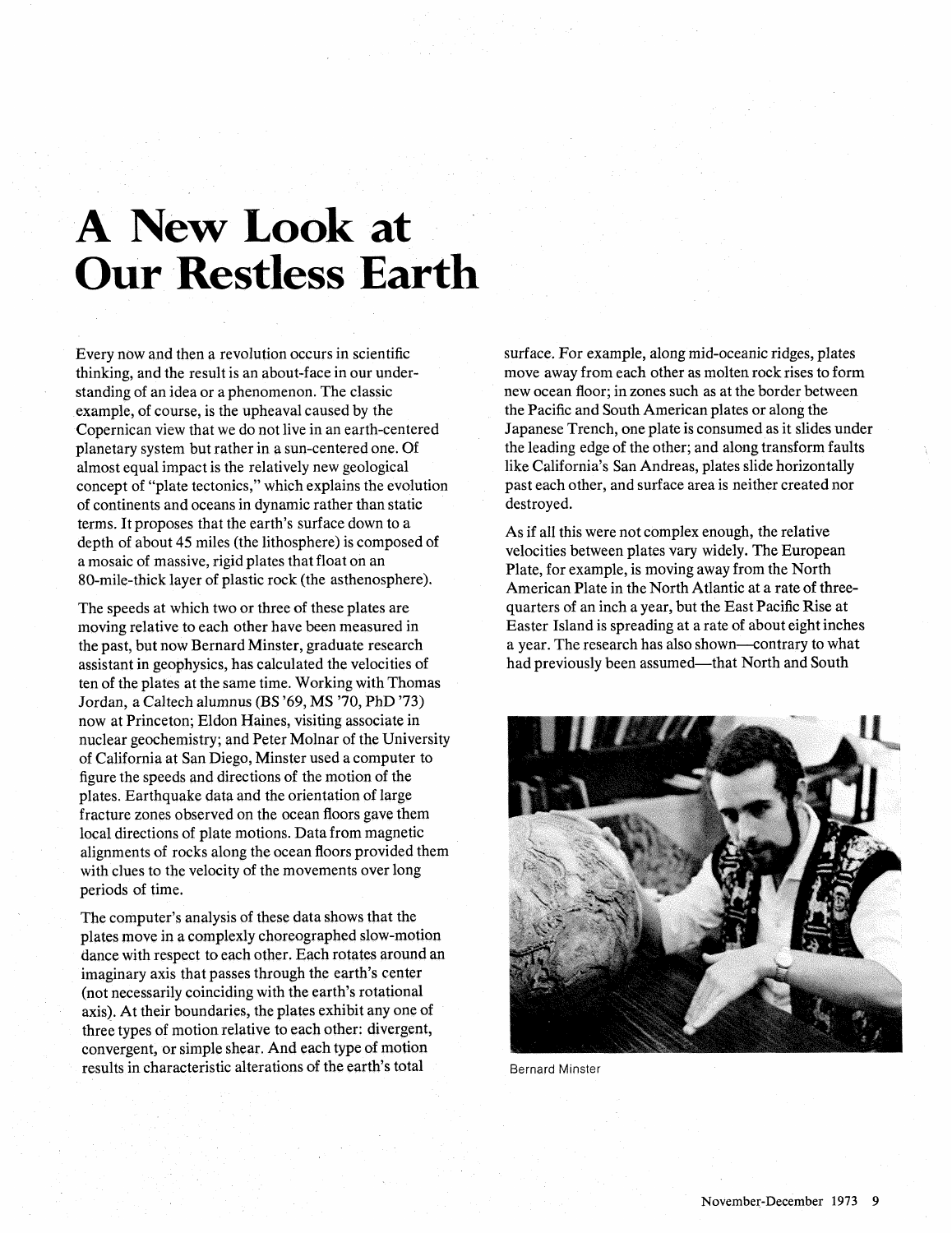America do not behave as one plate; relative to South America, North America is moving westward at a quarter of an inch a year.

Baja California, along with a slice of western California, belongs to the Pacific Plate. The rest of Mexico, California, and the continental United States are part of the North American Plate. The Pacific Plate is moving northwesterly at a rate of a little more than an inch a year in relation to the North American Plate—a movement that caused Baja to break away from the Mexican mainland about five million years ago. As a result, the Gulf of California was formed and is widening about two inches a year. Eventually it will open at its northern end, because the North American Plate will break somewhere in that area. Most scientists consider the San Andreas fault to be the current plate boundary.

The boundaries of plates often coincide with the most active seismic areas of the earth, but they are sometimes difficult to determine precisely. The boundaries do not always correspond to the margins of continents, since most plates are partly oceanic and partly continental. And the plates vary greatly in size. The great Pacific Plate, for example, reaches from California to Japan and from Alaska to the South Seas. On the other hand, one of the small plates is essentially coextensive with Turkey.

Obtaining the relative motions of the plates gave the Minster group the opportunity to test the Wilson-Morgan "hot spot" hypothesis for the formation of chains of volcanic islands. This theory was formulated by J. Tuzo Wilson, professor of geophysics at the University of Toronto (who will be a Sherman Fairchild Distinguished Scholar at Caltech in 1975); and W. J. Morgan, professor of geophysics at Princeton. According to their theory, there are hot spots in the earth's crust which may be fixed with respect to each other and may represent plumes of molten material rising from the outer core of the earth

The principal tectonic plates of the lithosphere are outlined on this world map. The paired arrows indicate whether-in that particular area of its boundary-the movement of a plate is convergent or divergent to that of the adjacent plate,